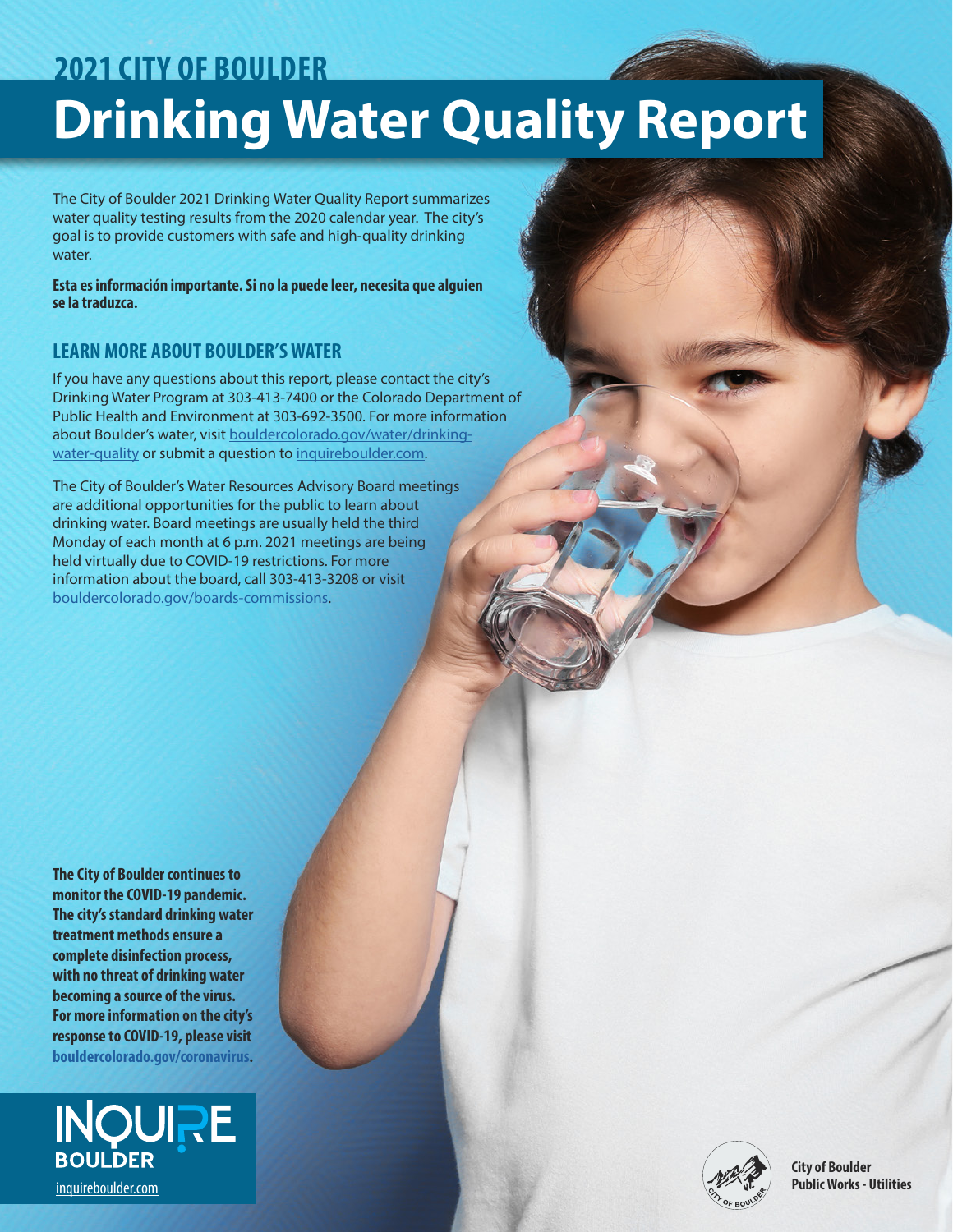# **CITY OF BOULDER WATER SOURCES**

The City of Boulder is fortunate to have several high-quality sources of drinking water: Barker Reservoir, North Boulder Creek and Carter Lake. Water used at your home or business may come from any of these sources, depending on the season or availability. Source water protection has long been recognized as a necessary and often cost-effective component of providing clean, safe drinking water. The city closely monitors activities that could affect source water and impact drinking water. The city's Source Water Protection Plan is available at **bouldercolorado.gov/water/water-supply-and-planning** or on request by calling the Drinking Water Program at 303-413-7400. The protection plan identifies potential contaminant sources that could occur, but it does not mean they do occur.

| <b>Overall Estimated Susceptibility</b> | <b>Potential Contaminant Sources</b>                                                                                                                                                                                                        |
|-----------------------------------------|---------------------------------------------------------------------------------------------------------------------------------------------------------------------------------------------------------------------------------------------|
| High                                    | Stormwater, Floods, Backcountry Recreation, Wildland Fire, Roads, Wildlife, Mining                                                                                                                                                          |
| Moderate                                | Agriculture, Septic Systems, Atmospheric Deposition, Aguatic Nuisance Species, Hazardous Waste – Illegal Dumping,<br>Residential Practices, Storage Tanks, Wastewater Treatment Discharges, Pesticide Applications, Oil and Gas Development |
| Low                                     | Business Practices, Hazardous Waste - Permitted, Recreation - Aquatic                                                                                                                                                                       |

### **GENERAL INFORMATION ABOUT DRINKING WATER**

All drinking water, including bottled water, may reasonably be expected to contain at least small amounts of some contaminants. The presence of contaminants does not necessarily indicate that the water poses a health risk. Some people may be more vulnerable to contaminants in drinking water than the general population. Immunocompromised people such as those with cancer undergoing chemotherapy, those who have undergone organ transplants, have HIV-AIDS or other immune system disorders, some elderly and infants can be particularly at risk of infections. These people should seek drinking water advice from their health care providers. To receive a copy of the Environmental Protection Agency (EPA) and U.S. Centers for Disease Control guidelines on appropriate means to lessen the risk of infection, call the EPA Safe Drinking Water Hotline at 1-800-426-4791.

The sources of both tap water and bottled water include rivers, lakes, streams, ponds, reservoirs, springs and wells. As water travels over the surface of the land or through the ground, it dissolves naturally occurring minerals and, in some cases, radioactive material and can pick up substances resulting from the presence of animals or humans. Contaminants that may be present in source water include:



**Organic Chemical Contaminants** including synthetic and volatile organic chemicals, which are byproducts of industrial processes and petroleum production and also may come from gas stations, urban stormwater runoff and septic systems.



**Pesticides & Herbicides** that may come from a variety of sources such as agriculture, urban stormwater runoff and residential uses.

**Radioactive Contaminants** that can be naturally occurring or be the result of oil and gas production and mining activities.



which can be naturally-occurring or result from urban stormwater runoff, industrial or domestic wastewater discharges, oil and gas production, mining or farming.

**Inorganic Contaminants** such as salts and metals,



**Microbial Contaminants** such as viruses and bacteria that may come from sewage treatment plants, septic systems, agricultural livestock operations and wildlife.

To ensure that tap water is safe to drink, the CDPHE prescribes regulations limiting the amount of certain contaminants in water provided by public water systems. Food and Drug Administration regulations establish limits for contaminants in bottled water that must provide the same protection for public health.

### **WATER QUALITY DATA TERMS & ABBREVIATIONS**

- **AL Action Level**:The concentration of a contaminant which, if exceeded, triggers treatment or other requirements that a water system must follow.
- **LRAA Locational Running Annual Average**: The average of sample results for samples collected at a particular monitoring location during the most recent four calendar quarters.
- **MCL Maximum Contaminant Level**: The highest level of a contaminant that is allowed in drinking water. MCLs are set as close to the MCLGs as feasible using the best available treatment technology.
- **MCLG Maximum Contaminant Level Goal**: The level of a contaminant in drinking water below which there is no known or expected risk to health. MCLGs allow for a margin of safety.
- **MRDL Maximum Residual Disinfectant Level**: The highest level of a disinfectant allowed in drinking water. There is convincing evidence that addition of a disinfectant is necessary for control of microbial contaminants.
- **MRDLG Maximum Residual Disinfectant Level Goal**: The level of a drinking water disinfectant, below which there is no known or expected risk to health.
	- **NE Not Established**
	- **NTU Nephelometric Turbidity Units**
	- **ppb Parts Per Billion**, or micrograms per liter (µg/l)
- **ppm Parts Per Million**, or milligrams per liter (mg/l)
- **RAA Running Annual Average**: An average of monitoring results for the previous 12 calendar months or previous four quarters.
- **TT Treatment Technique**: A required process intended to reduce the level of a contaminant in drinking water.

## **How Do You Protect & Conserve Water?**

#### . . . . . . . . . . . .

Learn about events, tips and ways you can help protect our streams: **[keepitcleanpartnership.org](http://www.KeepItCleanPartnership.org)**

Learn about ways you can save water and money with water conservation: **[bouldersaveswater.net](http://www.bouldersaveswater.net)**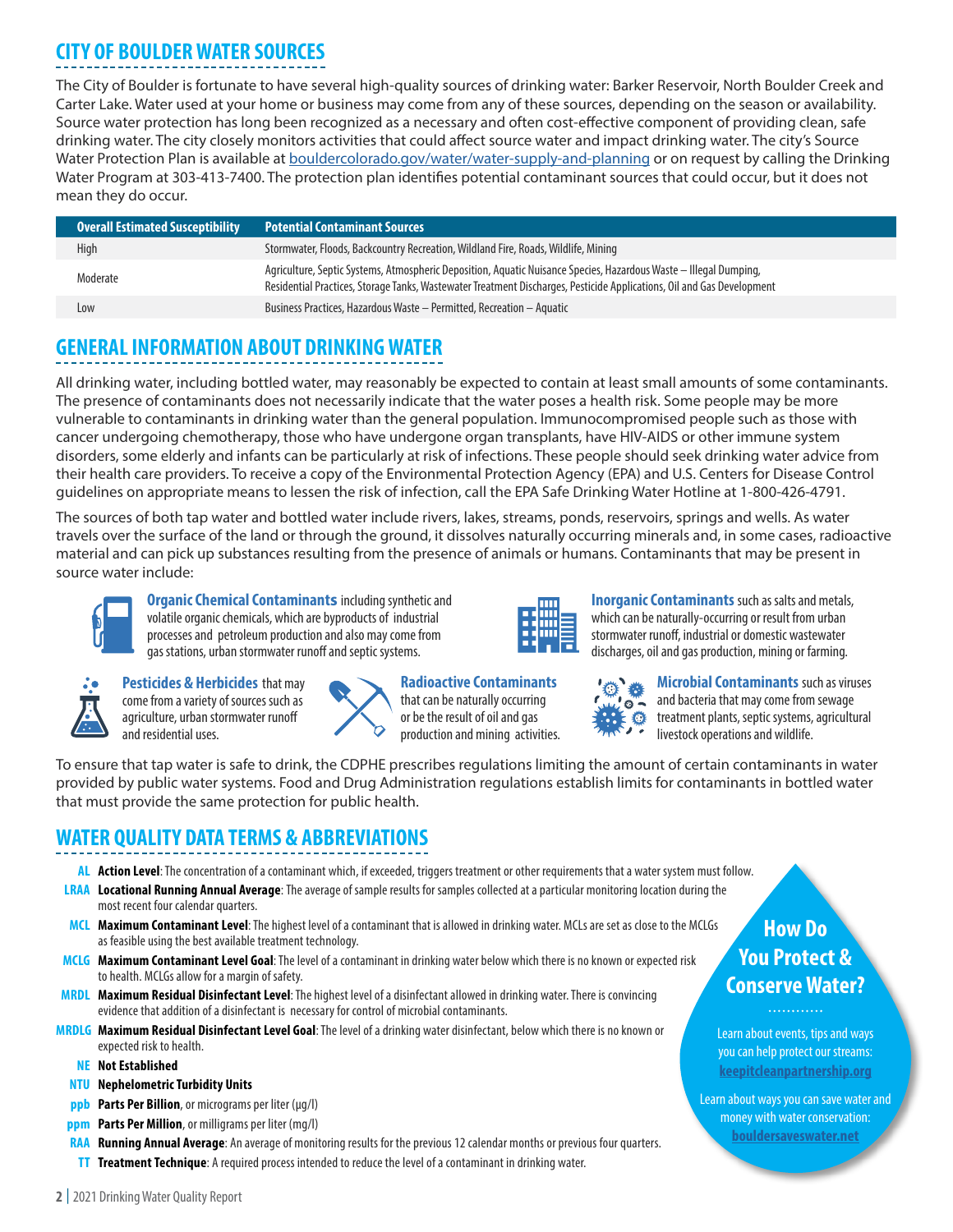# **DRINKING WATER QUALITY DATA**

The City of Boulder routinely monitors for constituents in drinking water according to federal and state laws. The data presented in this report are the result of monitoring for the period of Jan. 1 to Dec. 31, 2020, or from the most recent testing done in accordance with regulations. The CDPHE does not require the City of Boulder to monitor all constituents each year because the concentrations of some constituents are not expected to vary significantly from year to year or because the City of Boulder's system is not considered vulnerable to that type of constituent. Therefore, some of the data, though representative, may be more than one year old.

### **Constituents Detected**

| <b>Constituent</b>                       | <b>Units</b>         | <b>MCL</b>                                                    | <b>MCLG</b> | <b>Result</b>                                    | <b>Violation</b><br>(Yes / No) | <b>Sample</b><br><b>Date</b>              | <b>Typical Source of Constituent</b>                                                             |
|------------------------------------------|----------------------|---------------------------------------------------------------|-------------|--------------------------------------------------|--------------------------------|-------------------------------------------|--------------------------------------------------------------------------------------------------|
| <b>Barium</b>                            | ppm                  | $\overline{2}$                                                | 2           | 0.011 average<br>$0.009 - 0.013$ range           | No                             | 2020                                      | Discharge of drilling wastes; discharge<br>from metal refineries; erosion of natural<br>deposits |
| Chlorine                                 | ppm                  | $MRDL = 4$                                                    | $MRDLG = 4$ | 0.82 average<br>$0.34 - 1.46$ range              | N <sub>o</sub>                 | At least 120 samples<br>per month in 2020 | Water additive used to control<br>microbes                                                       |
| Fluoride                                 | ppm                  | $\overline{4}$                                                | 4           | 0.62 average<br>$0.09 - 1.24$ range              | No                             | <b>Daily 2020</b>                         | Erosion of natural deposits; water<br>additive which promotes strong teeth                       |
| Sodium<br>(not regulated)                | ppm                  | <b>NE</b>                                                     | <b>NE</b>   | 3.55 average<br>$2.7 - 4.4$ range                | N <sub>o</sub>                 | 2020                                      | Erosion of natural deposits                                                                      |
| <b>Total Coliform</b><br><b>Bacteria</b> | Absent or<br>Present | No more than 5% of<br>at least 120 samples<br>can be positive | 0           | 0.81% (1 sample) of 124<br>samples were positive | No                             | <b>July 2020</b>                          | Naturally present in the environment                                                             |

| <b>Constituent</b> | <b>Units</b> | <b>TT Requirement</b>                                       | <b>Result</b>                                                        | <b>Violation</b><br>(Yes/No) | <b>Sample</b><br>Date | <b>Typical Source of Constituent</b>       |
|--------------------|--------------|-------------------------------------------------------------|----------------------------------------------------------------------|------------------------------|-----------------------|--------------------------------------------|
|                    | <b>NTU</b>   | Not to exceed 1 NTU for any<br>single measurement           | Highest single measurement: 0.15<br>$0.01 - 0.15$ range              | N <sub>o</sub>               | Daily 2020            |                                            |
| Turbidity          | <b>NTU</b>   | At least 95% of month's samples<br>must be $\leq$ 0.3 NTU   | Lowest monthly percentage<br>of samples meeting TT<br>standard: 100% | <b>No</b>                    | Monthly 2020          | Soil Runoff                                |
| Chlorine           | ppm          | At least 95% of month's samples<br>must be at least 0.2 ppm | Lowest monthly percentage<br>of samples meeting TT<br>standard: 100% | N <sub>o</sub>               | Monthly 2020          | Water additive used to control<br>microbes |

| <b>Constituent</b> | <b>Units</b> | <b>AL</b>  | 90th<br><b>Percentile</b> | <b>Number of</b><br><b>Sites over AL</b>                               | <b>Violation</b><br>(Yes/No) | <b>Sample</b><br><b>Date</b> | <b>Typical Source of Constituent</b>                                                                         |
|--------------------|--------------|------------|---------------------------|------------------------------------------------------------------------|------------------------------|------------------------------|--------------------------------------------------------------------------------------------------------------|
| Copper             | ppm          | 1.3        | 0.189                     | 0                                                                      | No                           | 2020                         | Corrosion of household plumbing<br>systems; erosion of natural deposits;<br>leaching from wood preservatives |
| Lead               | ppb          | 15         | 1.9                       |                                                                        | N <sub>0</sub>               | 2020                         | Corrosion of household plumbing<br>systems, erosion of natural deposits                                      |
| <b>Constituent</b> | <b>Units</b> | <b>MCL</b> | <b>MCLG</b><br>Average    | <b>Highest</b><br><b>Range of</b><br><b>All Samples</b><br><b>LRAA</b> | Violation*<br>(Yes/No)       | <b>Sample</b><br><b>Date</b> | <b>Typical Source of Constituent</b>                                                                         |

| .                               | .   |    |    |      | <b>All Samples</b> | LRAA | (Yes / No) | <b>Date</b>    | -----------------------------            |
|---------------------------------|-----|----|----|------|--------------------|------|------------|----------------|------------------------------------------|
| <b>Haloacetic Acids</b>         | ppb | 60 | NE | 24.5 | 14.3 - 40.1        | 26.9 | No         | Ouarterly 2020 | Byproduct of drinking water disinfection |
| Total<br><b>Trihalomethanes</b> | ppb | 80 | NE | 28.9 | $14.0 - 49.4$      | 35.  | No         | Ouarterly 2020 | Byproduct of drinking water disinfection |

*\*Compliance based on LRAA*

### **Disinfection Byproduct Precursor - Total Organic Carbon Removal Ratio**

| <b>Water Treatment Plant</b>                   | <b>Compliance Factor</b><br>(minimum RAA) | <b>RAA</b> | <b>Violation</b><br>(Yes / No) | <b>Sample Date</b> | <b>Typical Source of Constituent</b> |
|------------------------------------------------|-------------------------------------------|------------|--------------------------------|--------------------|--------------------------------------|
| <b>Betasso Water Treatment Plant</b>           | $\cdot$ .0                                | 1.46       | No                             | 2020               | Naturally present in the environment |
| <b>Boulder Reservoir Water Treatment Plant</b> | $\cdot$ .0                                | 1.21       | N <sub>0</sub>                 | 2020               | Naturally present in the environment |